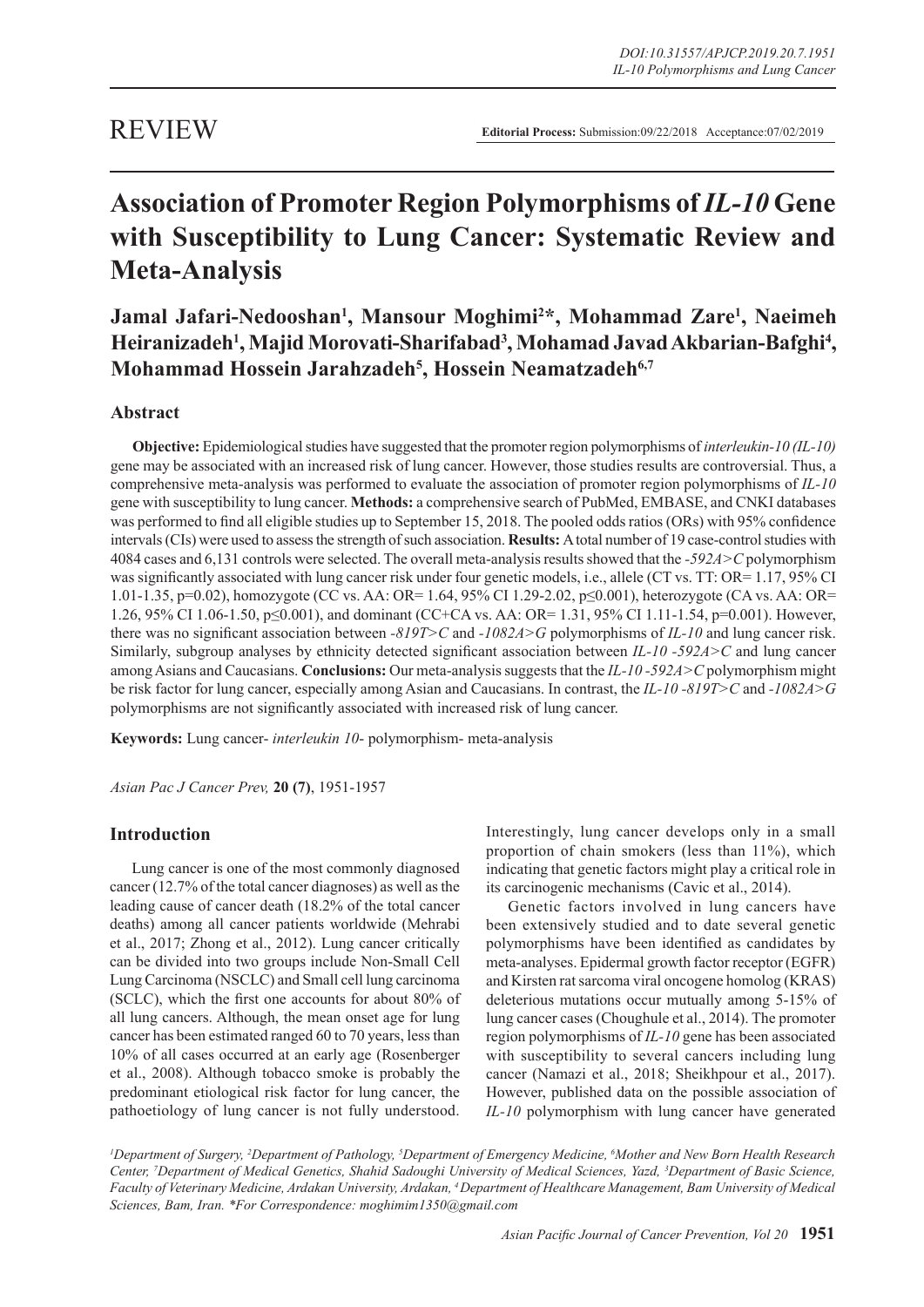#### *Jamal Jafari-Nedooshan et al*

inconclusive results. For example, Zhang et al found a significant association between the *-819T>C* and *-592A>C* polymorphisms of IL-10 and lung cancer in a Chinese population (Zhang et al., 2015), while Hsia et al., (2014) have reported that the genotypes of *IL-10 -819TC* polymorphism may have a protective effect on lung cancer risk in a Taiwanese population. Therefore, to estimate the effect of promoter region polymorphisms of *IL-10* gene and lung cancer risk, as well as to quantify the potential between-study heterogeneity, we performed this meta-analysis based on published case-control studies.

#### **Materials and Methods**

#### *Search strategies*

We systematically searched several online databases including PubMed, EMBASE, Web of Science, Google Scholar, China Biological Medicine Database, and China National Knowledge Infrastructure comprehensively for all studies on the association of promoter region polymorphisms of *IL-10* gene with lung cancer up to September 15, 2018. The combinations of following keywords and terms were used: (''*lung carcinomas*'' or ''*lung adenocarcinoma*'' or ''*lung cancer*'' or ''*small cell lung cancer*'' or ''*Non-Small Cell Lung Cancer*'') and (''*-1082 G>A*'' or ''*rs1800896*'' or ''*-819 T>C*'' or ''*rs1800871*'' or ''*-592A>C*'' or ''*rs1800872*'') and (''*polymorphism*'' or ''*single nucleotide polymorphism*'' or ''*variation*'' or ''*mutation*''). Moreover, the reference lists of retrieved studies were hand-searched to find out the missing studies. All analyses of this meta-analysis were based on previous published studies, and this metaanalysis did not have original data. Thus, no ethical approval and patient consent are required.

#### *Inclusion and exclusion criteria*

Inclusion criteria were: 1) studies with case-control or cohort design; 2) evaluation of association of promoter region polymorphisms of IL-10 gene with lung cancer risk; 3) provided sufficient data to calculate the odds ratios (ORs), 95% confidence intervals (CIs). Accordingly, exclusion criteria were: 1) linkage studies or family based studies; 2) studies did not provided genotype frequencies; 3) duplicates or overlapping data; and 4) abstracts, reviews, meta-analyses, case reports, editorials, and animal studies.

#### *Data extraction*

The identified studies were reviewed separately by two authors independently and carefully to extraction necessary data and then recorded in a standardized form. We have resolved any disagreement by a discussion with the senior investigator. We sought the following data from each study: first author's name, year of publication, ethnicity of each study population, country, source of controls, genotyping method, number of cases and controls, as well as numbers of cases and controls for *IL-10* polymorphisms, minor allele frequency (MAF) in healthy subjects, and evidence of Hardy-Weinberg equilibrium (HWE).

#### *Statistical analysis*

All of the calculations were performed using Comprehensive Meta-Analysis (CMA) version 2.0 (Biostat, USA). Two-sided P-values<0.05 were considered statistically significant. The strength of association of promoter region polymorphisms of IL-10 gene with lung cancer risk was assessed using ORs and 95%CIs. The Z-test was employed to determine the significance of the pooled ORs.

Pooled ORs were calculated under four genetic models, i.e., allele (B vs. A), homozygote (BB vs. AA), heterozygote (BA vs. AA), dominant (BB+BA vs. AA), and recessive (BB vs. BA+AA), which a ''A'' denotes a major allele; ''B'' denotes a minor allele. Between studies heterogeneity was tested by the Cochran Q-test, in which p-value less than 0.05 showed presence of heterogeneity. In addition, we used the  $I<sup>2</sup>$  to detect the degree of heterogeneity between the included studies ( $I^2=0$ -25%, no heterogeneity; I2=25-50%, moderate heterogeneity; I2 >50%, large heterogeneity). The study-specific ORs were pooled using a fixed-effect or random-effect model depending on the heterogeneity. When a Q test indicated  $P \le 0.05$  or  $I^2 > 50\%$ , a random-effect model was used; otherwise, a fixed-effect model was applied. The departure from Hardy-Weinberg equilibrium (HWE) in the controls was assessed using Pearson's  $\chi^2$  test. Subgroup analyses based on ethnicity, source of controls (SOC), and genotyping methods were also performed. The stability of pooled results or influence of individual studies on the pooled ORs was tested through sensitivity analysis by omitting each study sequentially. Publication bias was estimated using the egg's funnel plot and Egger linear regression test. If the publication bias observed, the Duval and Tweedie ''*trim and fill*'' method was used to adjust the bias.

#### **Results**

After a comprehensive literatures search we have identified 81 articles, then we reviewed all retrieved articles in accordance with the defined criteria. Of those articles, 62 articles were excluded due to be reviews, previous meta-analyses, case reports, letters, no detailed genotyping data, and duplicate publication. Finally, a total of 19 casecontrol studies in ten publications (Colakogullari et al., 2008; Hao et al., 2009; Hart et al., 2011; Hsia et al., 2014; Liang et al., 2011; Peddireddy et al., 2016; Seifart et al., 2005; Shih et al., 2005; Vogel et al., 2008; Zhang et al., 2015) were included in the meta-analysis. The details of each study were shown in Table 1. Of those studies, seven case-control studies with 1839 cases and 2,613 controls were on *-592A>C*, five studies with 963 cases and 1558 controls on *-819T>C*, and seven case-control studies with 1,282 cases and 1,960 controls on *-1082A>G*. Among the included studies, eleven were preformed among the Asians and eight among the Caucasians. The sample size in cases ranged between 44 and 436. Three genotyping methods were utilized in the selected studies, including PCR-RFLP, PCR-SSP, and TaqMan.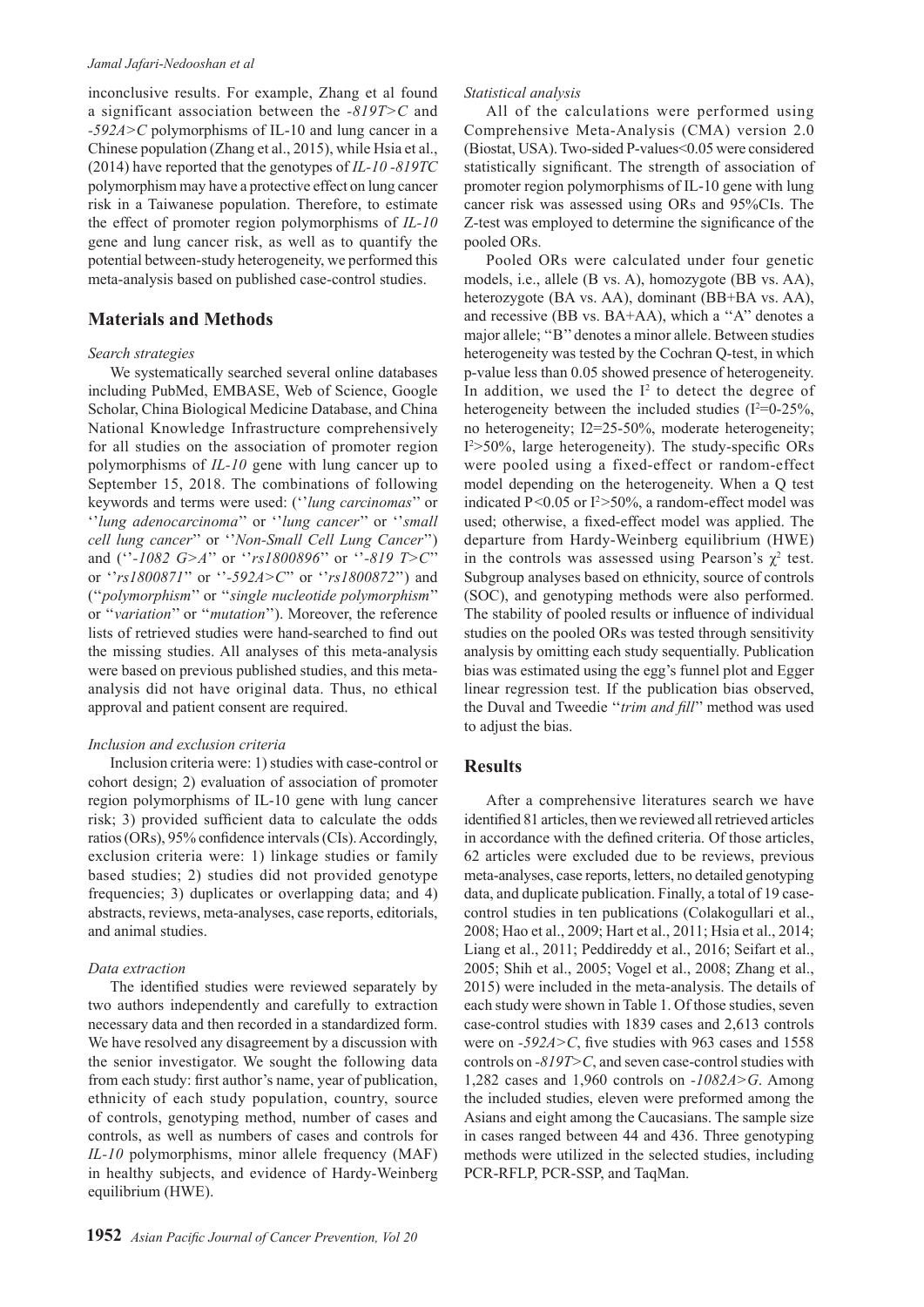|                     | Table 1. Characteristics of the Studies Included in Meta-Analysis |            |            |              |                 |                       |                |                       |                                                                                                      |                          |                                                                                                                                                                                                                                                                                                    |                                         |                                                           |                                  |                                                     |                                                                                  |
|---------------------|-------------------------------------------------------------------|------------|------------|--------------|-----------------|-----------------------|----------------|-----------------------|------------------------------------------------------------------------------------------------------|--------------------------|----------------------------------------------------------------------------------------------------------------------------------------------------------------------------------------------------------------------------------------------------------------------------------------------------|-----------------------------------------|-----------------------------------------------------------|----------------------------------|-----------------------------------------------------|----------------------------------------------------------------------------------|
| <b>First Author</b> | Ethnicity                                                         | <b>SOC</b> | Genotyping | Case/Control | Cases           |                       |                |                       |                                                                                                      |                          | Contro                                                                                                                                                                                                                                                                                             |                                         |                                                           |                                  | <b>MAFs</b>                                         | HWH                                                                              |
|                     | (Country)                                                         |            | Methods    |              |                 | Genotypes             |                | Alleles               |                                                                                                      |                          | Genotypes                                                                                                                                                                                                                                                                                          |                                         | <b>Alleles</b>                                            |                                  |                                                     |                                                                                  |
| S92A>C              |                                                                   |            |            |              | AA              | KC                    | $\Omega$       | $\triangleright$      | $\bigcirc$                                                                                           | $\triangleright$         | KC                                                                                                                                                                                                                                                                                                 | $\delta$                                | $\blacktriangleright$                                     | $\bigcirc$                       |                                                     |                                                                                  |
| <b>Shih 2005</b>    | Taiwan(Asian)                                                     | 田          | PCR-RFLP   | 154/205      | 99              | $\approx$             | $\overline{8}$ | 202                   |                                                                                                      | 911                      |                                                                                                                                                                                                                                                                                                    |                                         | $80\xi$                                                   | 102                              | 0.24                                                | 6.0                                                                              |
| Colakogullari 2008  | Turkey(Caucasian)                                                 | 田          | PCR-SSP    | 44/59        | N               | 23                    | $\overline{6}$ | 27                    | $-901$                                                                                               | $\overline{\phantom{0}}$ |                                                                                                                                                                                                                                                                                                    | $\begin{array}{c} 13 \\ 27 \end{array}$ | $6\epsilon$                                               | $\mathcal{O}$                    |                                                     |                                                                                  |
| Vogel 2008          | Denmark(Caucasian)                                                | 田          | PCR        | 403/744      | ದ               | <b>6</b> <sup>t</sup> | 241            | 175                   |                                                                                                      |                          | $16\, 23\, 24\, 4$                                                                                                                                                                                                                                                                                 |                                         | 334                                                       |                                  |                                                     |                                                                                  |
| Liang 2011          | China(Asian)                                                      | 田          | PCR-RFLP   | 116/120      | 69              | 36                    | $\equiv$       | 174                   | 63<br>58                                                                                             |                          |                                                                                                                                                                                                                                                                                                    | $452$ $-264$ $-126$                     | $182\,$                                                   | $1154$<br>$58$<br>$672$<br>$419$ | 0.66<br>0.74<br>0.29<br>0.48                        | $\begin{array}{c} 0.74 \\ 0.34 \\ 0.028 \\ 0.07 \\ 0.37 \end{array}$             |
| Hart 2011           | Norway(Caucasian)                                                 | 田          | TaqMan     | 434/433      | $\overline{5}$  | 175                   | 243            |                       |                                                                                                      |                          |                                                                                                                                                                                                                                                                                                    |                                         |                                                           |                                  |                                                     |                                                                                  |
| Hsia 2014           | Taiwan(Asian)                                                     | 田          | PCR-RFLP   | 358/716      | 173             | 145                   | $40$           | $rac{205}{491}$       |                                                                                                      |                          |                                                                                                                                                                                                                                                                                                    |                                         |                                                           |                                  |                                                     |                                                                                  |
| Zhang 2015          | China(Asian)                                                      | 田          | PCR-RFLP   | 330/336      | $\overline{54}$ | 156                   | $\overline{0}$ | 284                   | 661<br>225                                                                                           |                          |                                                                                                                                                                                                                                                                                                    |                                         |                                                           | 326                              |                                                     |                                                                                  |
| 31015C              |                                                                   |            |            |              | 그               | <b>LC</b>             | S              | Н                     |                                                                                                      |                          |                                                                                                                                                                                                                                                                                                    |                                         |                                                           | $\bigcirc$                       |                                                     |                                                                                  |
| Seifart 2005        | Germany(Caucasian)                                                | 田          | PCR-RFLP   | 77/242       | Z               | $\overline{4}$        | 24             | $\approx$             | $\circ$                                                                                              |                          |                                                                                                                                                                                                                                                                                                    |                                         |                                                           | 368                              | 0.76                                                |                                                                                  |
| <b>Shih 2005</b>    | Taiwan(Asian)                                                     | 田          | PCR-RFLP   | 154/205      | 99              | 89                    | $\frac{30}{2}$ | $06$ $\!$             |                                                                                                      |                          |                                                                                                                                                                                                                                                                                                    |                                         |                                                           |                                  |                                                     |                                                                                  |
| Colakogullari 2008  | Turkey(Caucasian)                                                 | 田          | PCR-SSP    | 44/59        | $\overline{C}$  | 23                    | $\overline{6}$ | 27                    | $\frac{13}{8}$ $\frac{6}{4}$ $\frac{12}{8}$ $\frac{8}{9}$ $\frac{12}{8}$ $\frac{8}{8}$ $\frac{8}{8}$ | $3.8888177724883833344$  | $\begin{array}{cccccccccc} 11 & 22 & 25 & 28 & 28 & 28 & 24 & 25 & 25 & 25 & 27 & 28 & 27 & 28 & 27 & 28 & 27 & 28 & 29 & 29 & 29 & 29 & 21 & 21 & 21 & 21 & 22 & 23 & 24 & 25 & 26 & 27 & 28 & 28 & 27 & 28 & 29 & 29 & 29 & 20 & 20 & 21 & 21 & 21 & 22 & 23 & 25 & 26 & 27 & 28 & 28 & 28 & 28$ | $\frac{11}{2}$ 5 2 3 5 4 5 6 7 0 $\mu$  | $1000$<br>$346$<br>$+ 176$<br>$346$<br>$+ 294$<br>$+ 000$ | $116$ $\frac{78}{33}$            | $\begin{array}{c} 0.28 \\ 0.66 \\ 0.29 \end{array}$ | $\begin{array}{ccc} 0.97 & & \\ 0.62 & & \\ 0.89 & & \\ 0.24 & & \\ \end{array}$ |
| Hsia 2014           | Taiwan(Asian)                                                     | 田          | PCR-RFLP   | 358/716      | 212             | 128                   | $\overline{8}$ | <b>552</b>            |                                                                                                      |                          |                                                                                                                                                                                                                                                                                                    |                                         |                                                           |                                  |                                                     |                                                                                  |
| Zhang 2015          | China(Asian)                                                      | 田          | PCR-RFLP   | 330/336      | 108             | 135                   | $^{22}$        | 351                   |                                                                                                      |                          |                                                                                                                                                                                                                                                                                                    |                                         | 434                                                       | 238                              |                                                     |                                                                                  |
| $-1082A > G$        |                                                                   |            |            |              | AA              | ΟÀ                    | <b>GG</b>      | $\blacktriangleright$ |                                                                                                      |                          |                                                                                                                                                                                                                                                                                                    |                                         | $\blacktriangleright$                                     | $\bigcirc$                       |                                                     |                                                                                  |
| Seifart 2005        | Germany(Caucasian)                                                | 田          | PCR-RFLP   | 39/243       | $\circ$         | $\overline{C}$        | 12             | $33\,$                |                                                                                                      |                          |                                                                                                                                                                                                                                                                                                    |                                         | $\frac{287}{399}$                                         | 661                              |                                                     |                                                                                  |
| <b>Shih 2005</b>    | Taiwan(Asian)                                                     | 田          | PCR-RFLP   | 115/205      | 115             | 39                    | $\circ$        | 269                   |                                                                                                      |                          |                                                                                                                                                                                                                                                                                                    |                                         |                                                           |                                  | $\begin{array}{c} 0.01 \\ 0.02 \\ 0.26 \end{array}$ |                                                                                  |
| Colakogullari 2005  | Turkey(Caucasian)                                                 | 田          | PCR-SSP    | 4/59         | $\equiv$        | $\infty$              |                | $52\,$                |                                                                                                      |                          | $\overline{21}$                                                                                                                                                                                                                                                                                    |                                         | $87\,$                                                    | $\frac{11}{31}$                  |                                                     | $\begin{array}{c} 0.73 \\ 0.69 \end{array}$                                      |
| Hao 2009            | China(Asian)                                                      | PB         | TaqMan     | 44/52        | 96              | $7(AG+GG)$            |                | $\bar{1}$             | $\bar{\beta}$                                                                                        |                          | $D0+DN$                                                                                                                                                                                                                                                                                            |                                         | $\overline{\phantom{a}}$                                  | $\bar{1}$                        | $\bar{\beta}$                                       |                                                                                  |
| Hart 2011           | Norway(Caucasian)                                                 | 田          | TaqMan     | 436/435      | 120             | 207                   | <b>601</b>     | 447                   | 425                                                                                                  | 104                      | 226                                                                                                                                                                                                                                                                                                | 105                                     |                                                           | 436                              |                                                     | 0.41                                                                             |
| Hsia 2014           | [aiwan(Asian)                                                     | Ħ          | PCR-RFLP   | 358/716      | 273             | 69                    | $\overline{6}$ | 615                   | $\overline{101}$                                                                                     | 561                      | 130                                                                                                                                                                                                                                                                                                |                                         | $134$<br>1252                                             | 180                              | $\begin{array}{c} 0.5 \\ 0.12 \end{array}$          |                                                                                  |
| Peddireddy 2016     | India(Asian)                                                      | E          | PCR-RFLP   | 246/250      | 156             | 69                    | $\overline{z}$ | 188                   | $\Xi$                                                                                                | 130                      | $\sqrt{8}$                                                                                                                                                                                                                                                                                         | 36                                      | 344                                                       | 156                              |                                                     |                                                                                  |
|                     |                                                                   |            |            |              |                 |                       |                |                       |                                                                                                      |                          |                                                                                                                                                                                                                                                                                                    |                                         |                                                           |                                  |                                                     |                                                                                  |

### *DOI:10.31557/APJCP.2019.20.7.1951 IL-10 Polymorphisms and Lung Cancer*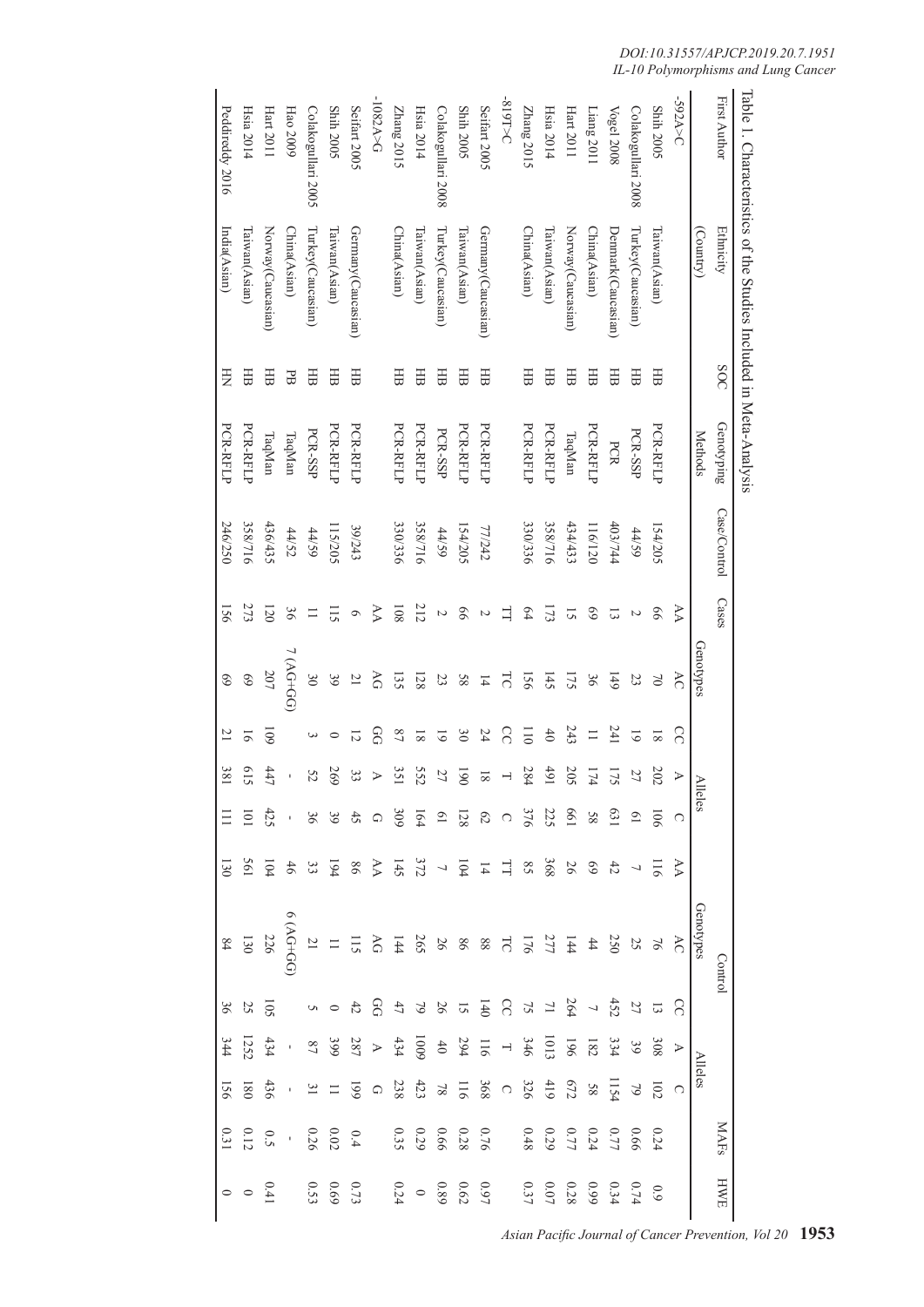| Table 2. Summary Risk Estimates for Association between IL-10 Polymorphism and Risk of Lung Cancer. |
|-----------------------------------------------------------------------------------------------------|
|-----------------------------------------------------------------------------------------------------|

| Subgroup     | Genetic Model    | Type of Model |                  | Heterogeneity           |           |               | Odds Ratio (OR)            |                          |                               | <b>Publication Bias</b>        |
|--------------|------------------|---------------|------------------|-------------------------|-----------|---------------|----------------------------|--------------------------|-------------------------------|--------------------------------|
|              |                  |               | $I^2(%)$         | $\mathbf{P}_\mathrm{H}$ | <b>OR</b> | 95% CI        | $\mathsf{Z}_{\mathrm{OR}}$ | $\mathbf{P}_{\text{OR}}$ | $\mathbf{P}_{\texttt{Beggs}}$ | $\mathbf{P}_{\texttt{Eggers}}$ |
| $-592A > C$  | C vs. A          | Fixed         | 49.9             | 0.06                    | 1.14      | 1.03-1.25     | 2.68                       | 0.007                    | 1                             | 0.75                           |
|              | CC vs. AA        | Fixed         | $\boldsymbol{0}$ | 0.68                    | 1.64      | 1.29-2.02     | 4.16                       | $\leq 0.001$             | 0.54                          | 0.35                           |
|              | CA vs. AA        | Fixed         | 37.21            | 0.14                    | 1.26      | 1.06-1.50     | 2.68                       | $\leq 0.001$             | 0.22                          | 0.14                           |
|              | CC+CA vs. AA     | Fixed         | 15.63            | 0.31                    | 1.31      | $1.11 - 1.54$ | 3.27                       | $0.001\,$                | 0.36                          | $0.18\,$                       |
|              | CC vs. CA+AA     | Random        | 62.3             | 0.01                    | 1.16      | 0.89-1.52     | 1.12                       | $0.26\,$                 | 0.54                          | $0.28\,$                       |
| Asians       | C vs. A          | Fixed         | 43.73            | 0.14                    | 1.26      | 1.11-1.43     | 3.61                       | $\leq 0.001$             | 0.73                          | 0.86                           |
|              | CC vs. AA        | Fixed         | 17.91            | 0.3                     | 1.61      | 1.22-2.21     | 3.43                       | 0.001                    | 0.73                          | 0.63                           |
|              | CA vs. AA        | Fixed         | 20.93            | 0.28                    | 1.16      | $0.96 - 1.40$ | 1.58                       | 0.11                     | $\mathbf{1}$                  | 0.95                           |
|              | CC+CA vs. AA     | Fixed         | 35.76            | 0.19                    | 1.25      | 1.04-1.49     | 2.49                       | 0.01                     | $\mathbf{1}$                  | $0.81\,$                       |
|              | CC vs. CA+AA     | Fixed         | $\boldsymbol{0}$ | 0.4                     | 1.52      | 1.19-1.93     | 3.41                       | $0.001\,$                | 0.73                          | 0.78                           |
| Caucasians   | C vs. A          | Fixed         | $\boldsymbol{0}$ | 0.67                    | 0.99      | $0.85 - 1.15$ | $-0.09$                    | 0.92                     | $\mathbf{1}$                  | 0.76                           |
|              | CC vs. AA        | Fixed         | $\boldsymbol{0}$ | 0.89                    | 1.7       | 1.09-2.65     | 2.36                       | $0.01\,$                 | $\mathbf{1}$                  | 0.24                           |
|              | CA vs. AA        | Fixed         | $\boldsymbol{0}$ | 0.85                    | 2.08      | 1.32-3.27     | 3.18                       | 0.001                    | 0.29                          | 0.19                           |
|              | CC+CA vs. AA     | Fixed         | $\boldsymbol{0}$ | 0.81                    | 1.76      | 1.13-2.71     | 2.54                       | 0.01                     | $\mathbf{1}$                  | 0.26                           |
|              | CC vs. CA+AA     | Fixed         | $\boldsymbol{0}$ | 0.4                     | 1.52      | 1.19-1.93     | 3.41                       | 0.001                    | 0.73                          | $0.78\,$                       |
| $-819T>C$    | T vs. C          | Random        | 95.76            | $\leq 0.001$            | 0.98      | $0.86 - 1.11$ | $-0.25$                    | $0.8\,$                  | 0.8                           | 0.74                           |
|              | TT vs. CC        | Random        | 87.95            | $\leq 0.001$            | 1.53      | $0.57 - 4.06$ | 0.85                       | 0.39                     | 0.8                           | 0.96                           |
|              | TC vs. CC        | Fixed         | 19.96            | 0.28                    | 1.01      | $0.84 - 1.22$ | 0.16                       | 0.87                     | 0.8                           | 0.3                            |
|              | TT+TC vs. CC     | Random        | 94.81            | $\leq 0.001$            | 0.71      | $0.30 - 1.71$ | $-0.74$                    | 0.45                     | 0.8                           | 0.68                           |
|              | $TT$ vs. $TC+CC$ | Random        | 92.33            | $\leq 0.001$            | 0.98      | $0.33 - 2.41$ | $-0.04$                    | 0.96                     | 0.8                           | 0.71                           |
| $-1082A > G$ | G vs. A          | Random        | 90.8             | $\leq 0.001$            | 1.51      | 0.95-2.38     | 1.76                       | 0.07                     | 0.13                          | 0.06                           |
|              | GG vs. AA        | Random        | 71.79            | $\leq 0.001$            | 1.15      | $0.63 - 2.08$ | 0.46                       | 0.64                     | 0.46                          | 0.33                           |
|              | GA vs. AA        | Random        | 88.58            | $\leq 0.001$            | 1.67      | $0.92 - 3.04$ | 1.7                        | 0.08                     | 0.45                          | 0.04                           |
|              | GG+GA vs. AA     | Random        | 89.81            | $\leq 0.001$            | 1.76      | $0.97 - 3.20$ | 1.86                       | 0.06                     | 0.76                          | 0.07                           |
|              | GG vs. GA+AA     | Fixed         | 53.87            | $0.07\,$                | 1.02      | $0.81 - 1.30$ | 0.23                       | $0.81\,$                 | 0.8                           | 0.9                            |
| Asians       | G vs. A          | Random        | 95.29            | $\leq 0.001$            | 1.64      | $0.63 - 4.22$ | 1.03                       | $0.3\,$                  | $\mathbf{1}$                  | 0.35                           |
|              | GG vs. AA        | Random        | 80.06            | $0.02\,$                | 0.79      | $0.29 - 2.10$ | $-0.46$                    | 0.64                     | $\rm NA$                      | NA                             |
|              | GA vs. AA        | Random        | 92.73            | $\leq 0.001$            | 1.56      | $0.60 - 4.03$ | 0.91                       | 0.36                     | $\mathbf{1}$                  | 0.39                           |
|              | GG+GA vs. AA     | Random        | 92.97            | $\leq 0.001$            | 1.68      | $0.65 - 4.32$ | 1.07                       | 0.28                     | 0.73                          | 0.44                           |
|              | GG vs. GA+AA     | Random        | 73.27            | 0.05                    | 0.83      | $0.36 - 1.91$ | $-0.42$                    | 0.67                     | NA                            | NA                             |
| Caucasians   | G vs. A          | Random        | 82.69            | 0.003                   | 1.46      | 0.82-2.59     | 1.31                       | $0.18\,$                 | $\mathbf{1}$                  | 0.11                           |
|              | GG vs. AA        | Random        | 73.42            | $0.02\,$                | 1.72      | $0.59 - 5.00$ | $\,1\,$                    | 0.31                     | $\mathbf{1}$                  | 0.39                           |
|              | GA vs. AA        | Random        | 87.66            | $\leq 0.001$            | 1.95      | $0.61 - 6.24$ | 1.13                       | 0.25                     | $\mathbf{1}$                  | 0.15                           |
|              | GG+GA vs. AA     | Random        | 87.64            | $\leq 0.001$            | 1.99      | $0.65 - 6.08$ | 1.21                       | 0.22                     | $\mathbf{1}$                  | 0.09                           |
|              | GG vs. GA+AA     | Fixed         | 36.07            | 0.2                     | 1.14      | $0.86 - 1.51$ | 0.93                       | 0.35                     | $\mathbf{1}$                  | 0.77                           |

#### *Quantitative Synthesis IL-10 -592A>C Polymorphism*

The summary of the meta-analysis of the association between *IL-10 -592A>C* polymorphism and lung cancer risk were listed in Table 2. There was a significant association between the *-592A>C* polymorphism and lung cancer risk under four genetic models, i.e., allele (CT vs. TT: OR= 1.14, 95% CI 1.03-1.25, p=0.007), homozygote (CC vs. AA: OR= 1.64, 95% CI 1.29-2.02, p≤0.001, Figure 1A), heterozygote (CA vs. AA: OR= 1.26, 95% CI 1.06-1.50, p≤0.001), and dominant (CC+CA vs. AA: OR= 1.31, 95% CI 1.11-1.54, p=0.001, Figure 1B). Stratified analysis by ethnicity revealed that there was a significant association between *IL-10 -592A>C* polymorphism and lung cancer among Asians under four genetic models, i.e., allele (C vs. A: OR= 1.26, 95% CI 1.11-1.43, p≤0.001), homozygote (CC vs. AA: OR= 1.64, 95% CI 1.22-2.21, p=0.001), dominant (CC+CA vs. AA: OR= 1.25, 95% CI 1.04-1.49, p≤0.001), and recessive (CC vs. CA+AA: OR= 1.52, 95% CI 1.19-1.93, p=0.001), and Caucasians under four genetic models, i.e., homozygote (CC vs. AA: OR= 1.70, 95% CI 1.09-2.65, p=0.01), heterozygote (CA vs. AA: OR= 2.08, 95% CI 1.32-3.27, p=0.001), dominant (CC+CA vs. AA: OR= 1.76, 95% CI 1.13-2.71, p=0.01), and recessive (CC vs. CA+AA: OR= 1.52, 95% CI 1.19-1.93, p=0.001).

#### *IL-10 -1082A>G and -819T>C Polymorphisms*

The summary of the meta-analysis of the association between *-1082A>G* and *-819T>C* polymorphisms of *IL-10* gene and lung cancer risk were listed in Table 2. The pooled results showed that there was no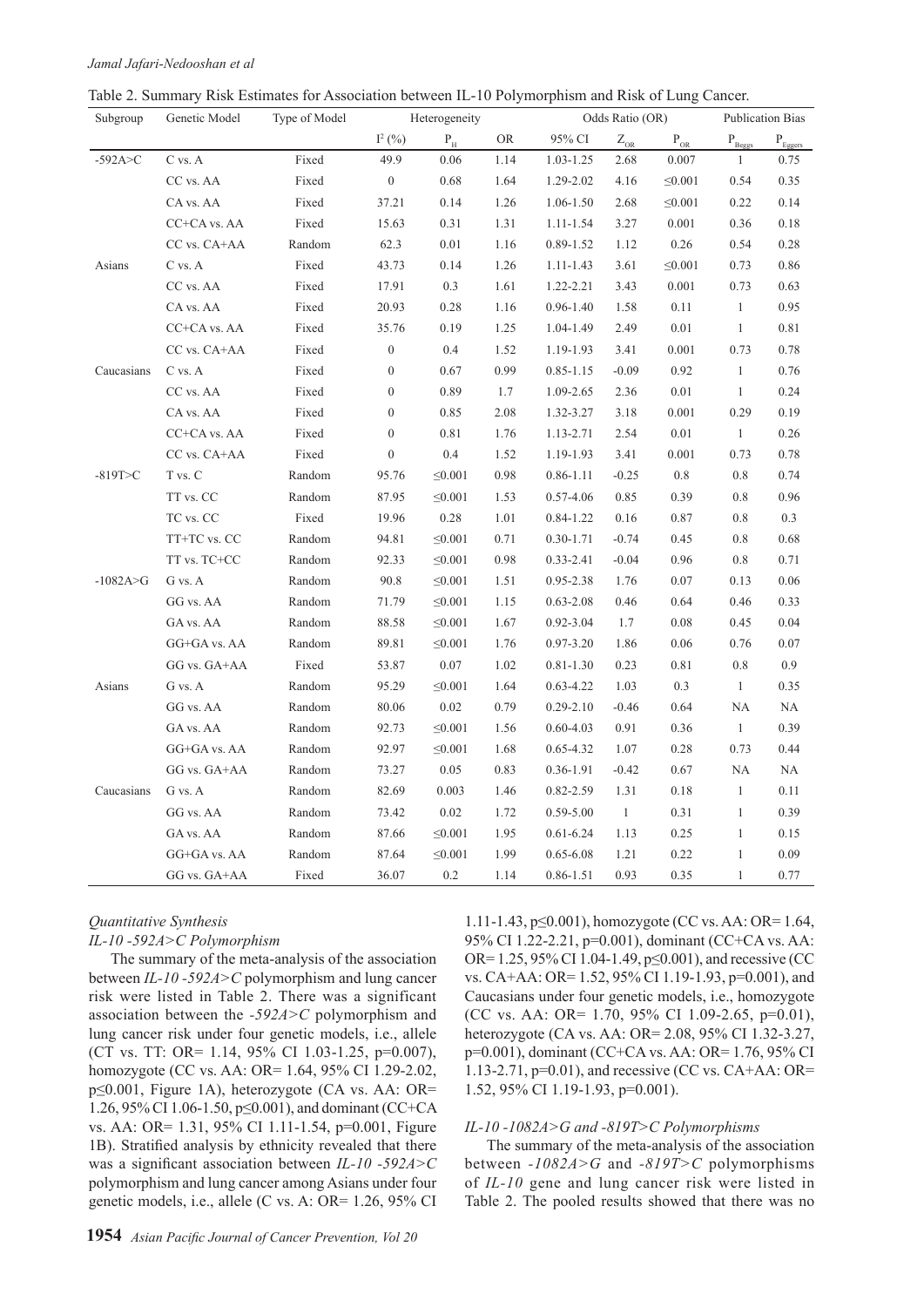| <b>Study name</b>        |                |                |                | <b>Statistics for each study</b> |       |      |     | Odds ratio and 95% CI |    |     |                           |
|--------------------------|----------------|----------------|----------------|----------------------------------|-------|------|-----|-----------------------|----|-----|---------------------------|
|                          | Odds<br>ratio  | Lower<br>limit | Upper          | limit Z-Value p-Value            |       |      |     |                       |    |     | <b>Relative</b><br>weight |
| Shih 2005                | 2.434          | 1.121          | 5.281          | 2.250                            | 0.024 |      |     |                       |    |     | 9.03                      |
| Colakogullari 2008 2.463 |                | 0.460          | 13.182         | 1.053                            | 0.292 |      |     |                       |    |     | 1.93                      |
| <b>Vogel 2008</b>        | 1.723          | 0.907          | 3.271          | 1.662                            | 0.097 |      |     |                       |    |     | 13.18                     |
| Liang 2011               | 1.571          | 0.575          | 4.292          | 0.882                            | 0.378 |      |     |                       |    |     | 5.37                      |
| <b>Hart 2011</b>         | 1.595          | 0.825          | 3.084          | 1.390                            | 0.165 |      |     |                       |    |     | 12.49                     |
| <b>Hsia 2014</b>         | 1.198          | 0.781          | 1.838          | 0.830                            | 0.407 |      |     |                       |    |     | 29.66                     |
| Zhang 2015               | 1,948          | 1.258          | 3.017          | 2.987                            | 0.003 |      |     |                       |    |     | 28.34                     |
|                          | 1.640          | 1.299          | 2.070          | 4.163                            | 0.000 |      |     |                       |    |     |                           |
|                          |                |                |                |                                  |       | 0.01 | 0.1 | 1                     | 10 | 100 |                           |
|                          |                |                |                |                                  |       |      |     |                       |    |     |                           |
| в<br><b>Study name</b>   |                |                |                | <b>Statistics for each study</b> |       |      |     | Odds ratio and 95% CI |    |     |                           |
|                          | Odds<br>ratio  | Lower<br>limit | Upper<br>limit | Z-Value p-Value                  |       |      |     |                       |    |     | <b>Relative</b><br>weight |
| <b>Shih 2005</b>         | 1.738          | 1.139          | 2.650          | 2.566                            | 0.010 |      |     |                       |    |     | 14.95                     |
| Colakogullari 2008 2.827 |                | 0.558          | 14.331         | 1.255                            | 0.210 |      |     |                       |    |     | 1.01                      |
| Vogel 2008               | 1.795          | 0.952          | 3.384          | 1.808                            | 0.071 |      |     |                       |    |     | 6.62                      |
| Liang 2011               | 0.922          | 0.549          | 1.547          | $0.309 -$                        | 0.757 |      |     |                       |    |     | 9.92                      |
| <b>Hart 2011</b>         | 1.601          | 0.842          | 3.042          | 1.436                            | 0.151 |      |     |                       |    |     | 6.46                      |
| <b>Hsia 2014</b>         | 1.131          | 0.877          | 1.458          | 0.949                            | 0.343 |      |     |                       |    |     | 41.32                     |
|                          |                | 0.975          | 2.032          | 1.824                            | 0.068 |      |     |                       |    |     | 19.73                     |
| Zhang 2015               | 1.407<br>1.313 | 1.115          | 1.546          | 3.271                            | 0.001 |      |     |                       |    |     |                           |

Figure 1. Forest Plots Showed Significant Association between IL-10 -592A>C Polymorphism and Lung Cancer. A, homozygote model (AA vs. CC); B, dominant model (CC+CA vs. AA).

significant association between *-1082A>G* and *-819T>C* polymorphisms of IL-10 gene and lung cancer in overall population under all five genetic models. Moreover, stratified analysis by ethnicity also revealed that there was not a significant association between *-1082A>G* and *-819T>C* polymorphisms of *IL-10* gene and lung cancer among Asians and Caucasians (Table 2).

#### *Heterogeneity test and Sensitivity analysis*

There was a significant in almost genetic models for *IL-10 -592A>C* and *-819T>C* polymorphisms. We have performed sensitivity analysis to detect the influence of each study on the pooled OR by deleting the single

study and by deleting those studies did not accordance with HWE. However, sensitivity analysis suggested that a single study did not significantly change the pooled ORs, which indicated our meta-analysis results were robust and stable.

#### *Publication bias*

To determine the possible publication bias of the literature, we used the Begg's funnel plot and Egger test. The shapes of Begg's funnel plot did not show evidence of obviously asymmetrical for *IL-10 -592A>C* and *-819T>C* polymorphisms under all five genetic models and further confirmed by Egger test (Table 2).



Figure 2. Begg's Funnel Plots of IL-10 -1082A>G Polymorphism and Lung Cancer Risk for Publication Bias Test under Heterozygote Model (GA vs. AA).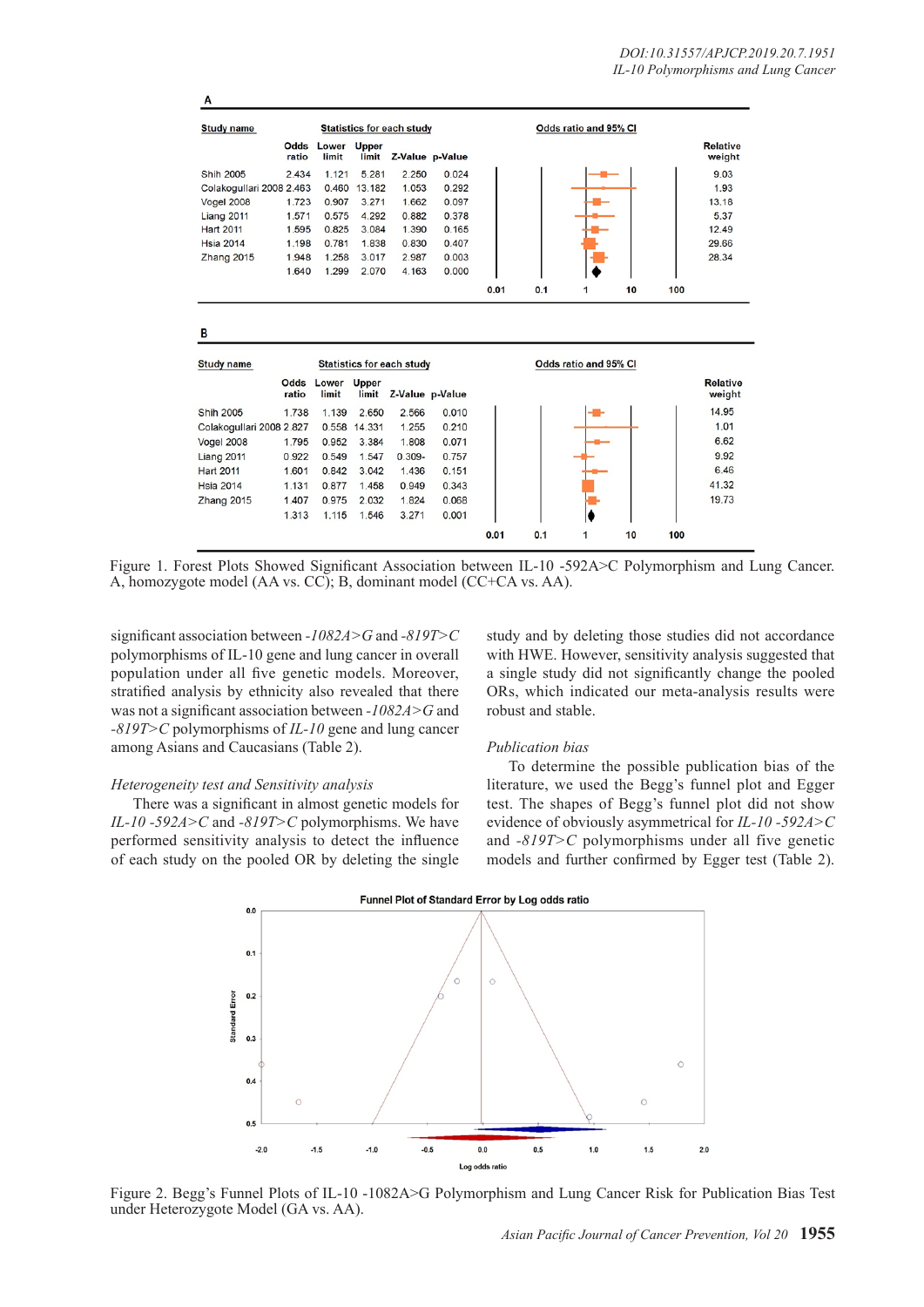Although, Egger's test revealed a significant publication bias under the heterozygote genetic model (GA vs. AA: PBeggs = 0.45 and PEggers = 0.04, Figure 2) for *IL-10 -1082A>G* polymorphism. Therefore, the Duval and Tweedie non-parametric ''trim and fill'' method was applied to the publication bias result *IL-10 -1082A>G*  polymorphism. However, the outcomes showed that the current meta-analysis with and without ''*trim and fill*'' did not draw different results, indicating that our results were statistically reliable.

#### **Discussion**

To date, several case-control studies that have been performed to evaluate the association of *IL-10*  polymorphisms with the risk of lung cancer. However, the results are controversial due to the relatively small sample size of individual study, the different distributions of cases or healthy subjects, different lung cancer types, and the different genotyping methods. Meta-analysis as a powerful tool can provide more reliable results than a single study especially in explaining controversial conclusions. Thus, we performed this meta-analysis with larger sample size and subgroup to achieve a better understanding of the association of promoter region polymorphisms of *IL-10* gene with lung cancer risk. To the best of our knowledge, our meta-analysis, on the basis of 19 case-controls 4,084 cases and 6,131 controls is the largest and most comprehensive assessment to evaluate association of *IL-10* with lung cancer and the final results showed that *-592A>C* polymorphism was associated with an increased lung cancer risk.

In 2012, Wang et al., (2012) in a meta-analysis based on three studies have evaluated the association of *IL-10 - 819C>T* polymorphism and lung cancer. Their results showed that *IL-10 - 819C>T* polymorphism was significantly associated with increased risk of lung cancer. However, Yu et al., (2013) in a meta-analysis of four case-controls studies found that the *IL-10 -819 C>T* polymorphism was not significantly associated with lung cancer. In other meta-analysis, Peng et al., have reported that the *IL-10 1082G>A*, *819C>T* and *592C>A* polymorphisms were significantly associated with risk of lung cancer (Peng et al., 2012). Although the previous meta-analyses have reported positive association between *IL-10* gene polymorphisms and lung cancer, the number of studies that they have included considerably smaller than that needed to receive the reliable results. Thus, those meta-analyses results should be interpreted with caution. Because, the number of studies included considerably smaller than that needed to receive the reliable results. However, our meta-analysis could offer adequate power to detect the association between *IL-10* gene polymorphisms and lung cancer. In addition, in this meta-analysis we have performed subgroup analysis by ethnicity and the significant associations were only found for *IL-10 -592A>C* polymorphism among Asians and Caucasians. Therefore, *IL-10 -592A>C* polymorphism may be important factor contributed to lung cancer development.

Between studies heterogeneity is one of the challenging issues in a meta-analysis (Aslebahar et al., 2019; Yazdi et al., 2017). In a meta-analysis, heterogeneity could explain by sample study design, size, genotyping methods, source of controls, cancer types, life style, and so on (Jafari Nedooshan et al., 2017; Mehdinejad et al., 2017; Sobhan et al., 2017a; Sobhan et al., 2017b). In the current meta-analysis there was significant heterogeneity for *-819T>C* and *-1082A>G* polymorphisms under almost genetic models. Thus, we conducted subgroup analyses based on ethnicity and the types of control groups. However, the results showed that the heterogeneity may have resulted due to something more than ethnicity and the types of control groups. Moreover, publication bias is another key factor that might affect the quality and reliability of a meta-analysis (Sadeghiyeh et al., 2017). There was publication bias for *IL-10 -1082A>G*  polymorphism under heterozygote genetic model might be due insufficient size of sample. Moreover, the ''*trim and fill*'' method results did not draw different results, indicating that the results were statistically reliable.

Although we conducted the most comprehensive meta-analysis based on all eligible studies, some limitations of this meta-analysis should be acknowledged. First, the number of eligible case-control studies included in this meta-analysis was small which limited statistical power to detect a potential association for those polymorphisms. Second, the sample size of some subgroups in the stratified analyses was limited, which may have reduced the statistical power to explore the association of the polymorphism with lung cancer susceptibility. Third, we have only included published studies in English in the meta-analysis. It is possible that some related unpublished studies and in other languages were missed; therefore, publication bias may have been present, even though statistical analysis indicated this not to be the case. Finally, lung cancer as most malignancies is a multifactorial disease that results from complex interactions between genetic and environmental factors. Our results were based on unadjusted estimates and a more precise analysis could be conducted if other covariates such as age, gender, smoking status, type of lung cancer, environmental factors, and lifestyle are available. Further evaluation of lung cancer risk should pay more attention to the potential interactions between gene-gene, gene-environment, and even between *IL-10 -592A>C*, *-819T>C* and *-1082A>G* polymorphisms.

In summary, our findings suggest that *IL-10 -592A>C*  polymorphism might be risk factor for lung cancer, especially among Asians and Caucasians. However, *IL-10 -819T>C* and *-1082A>G* polymorphisms did not significantly associated with increased risk of lung cancer. Moreover, further studies with large sample sizes and well-designed multicenter analyses are required to clarify the association of *IL-10* polymorphisms with susceptibility of lung cancer.

#### **References**

Aslebahar F, Neamatzadeh H, Meibodi B, et al (2019). Association of Tumor Necrosis Factor-α *(TNF-α) -308G>A*  and *-238G>A* polymorphisms with recurrent pregnancy Loss risk, A meta-analysis. *Int J Fertil Steril*, **12**, ePUB.